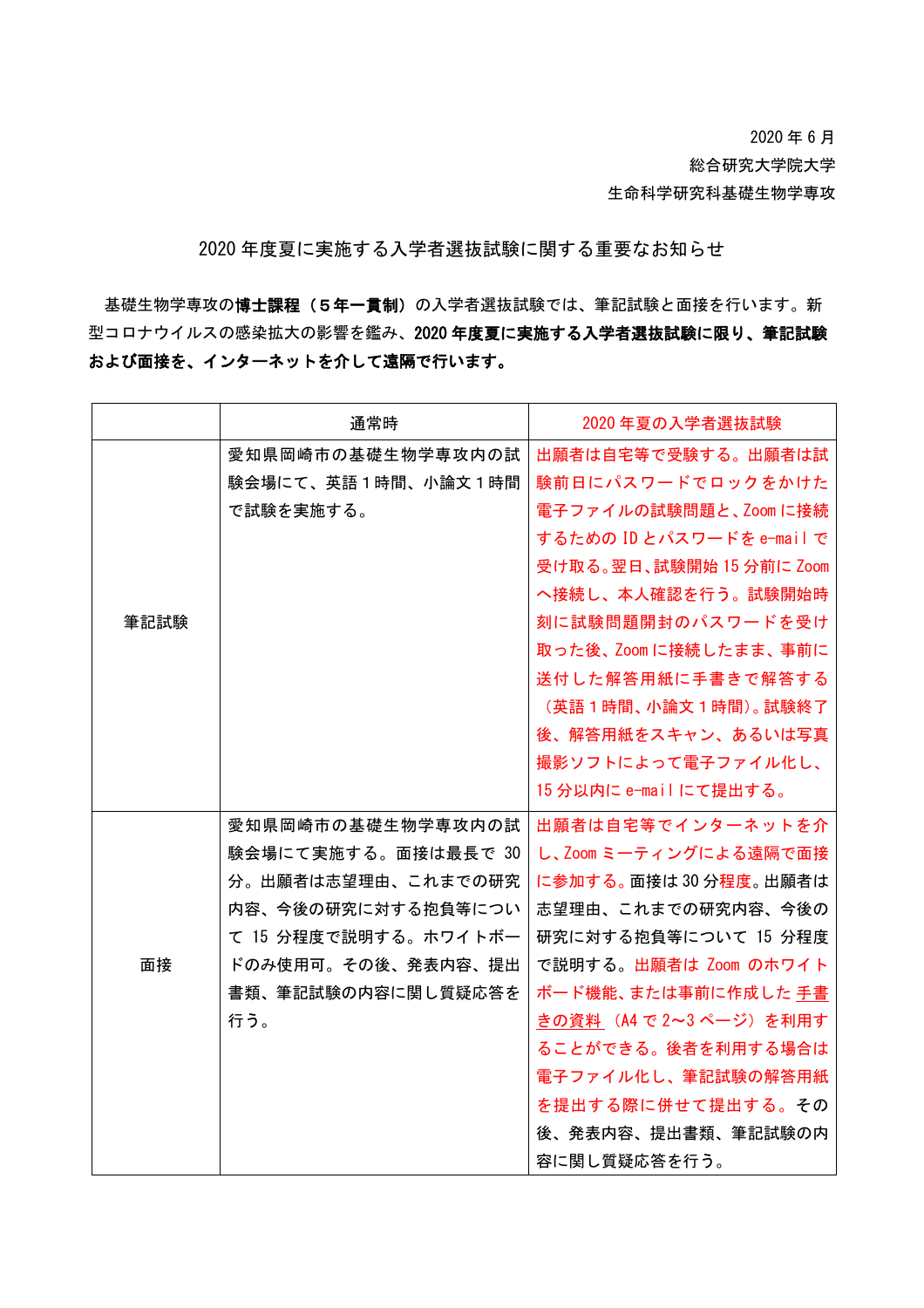2020 年度夏の入学者選抜試験受験における注意事項

インターネットの利用、筆記試験問題(電子ファイル)の受信と閲覧、手書き解答用紙の電子ファイ ルへの変換と送信、Zoom によるミーティングに参加できる環境を準備して下さい(試験に先だって接 続方法をお伝えします)。

自宅以外でも、第三者と情報のやりとりができない環境であれば受験可能です。どこで受験するかを 試験前日までにお知らせ頂きます。

試験に先だって、接続テストを行います(接続テストの実施日は、個別に連絡させていただきます)。 接続トラブルに備え、接続テスト日、試験前日、試験当日に必ず連絡が取れる電話番号をお知らせ頂 きます。

> 【問い合わせ先】 自然科学研究機構 岡崎統合事務センター 国際研究協力課 大学院係 電話 0564-55-7139 FAX 0564-55-7119 Email: r7139@orion.ac.jp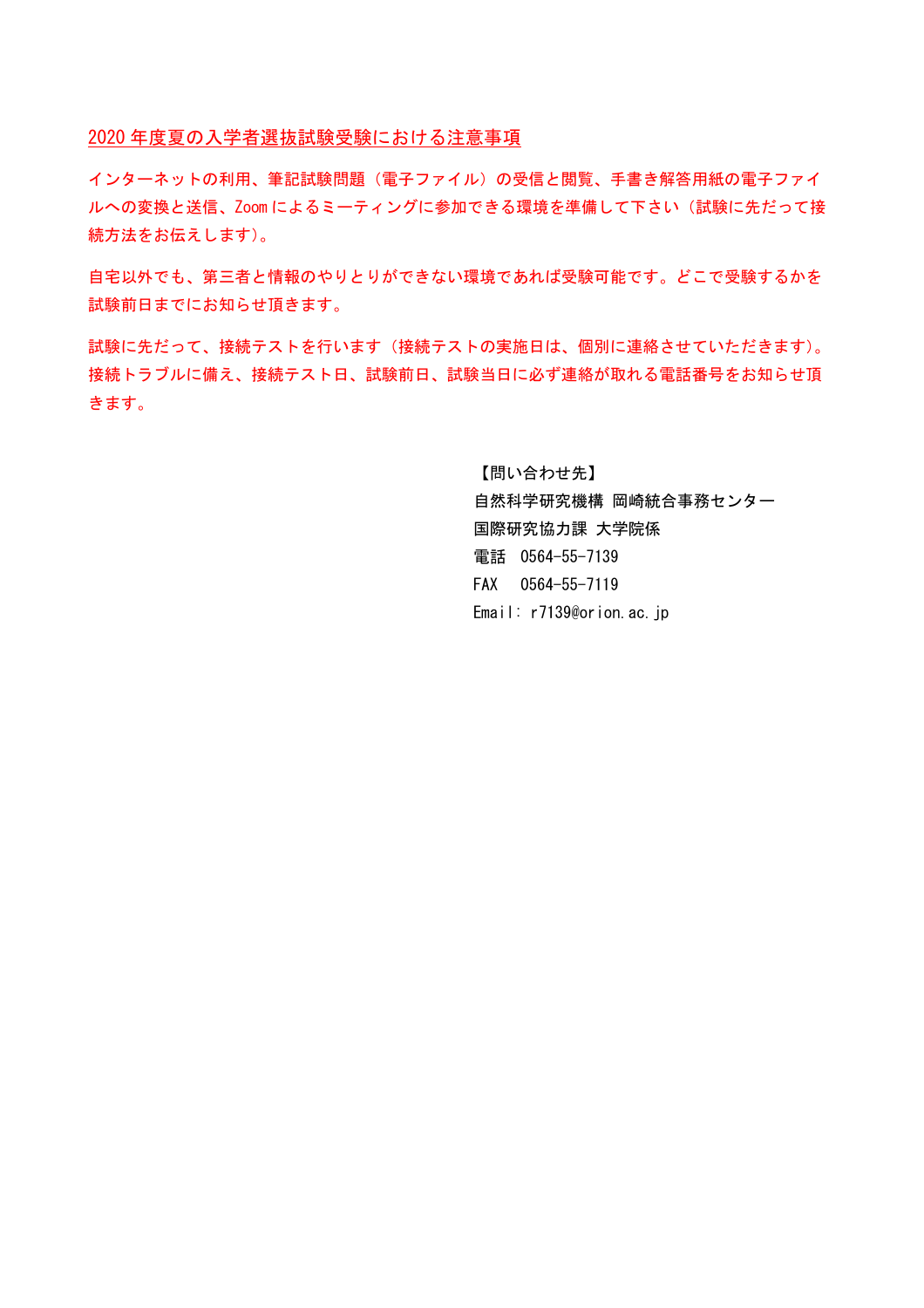## **Important notice regarding the entrance examination conducted in the summer of 2020**

In the entrance examination for the **Five-year doctoral program** of the Department of Basic Biology, written examination (English and short essay), and an interview will be conducted. In view of the influence of the spread of new coronavirus infection, **the following changes will be applied (only for the entrance examination conducted in the summer of 2020): both the written examination and interview will be conducted through the Internet remotely.**

|              | Normal time                                                                                                                                                                                                                                                                                                                                                                                                                                                                                                                                                                                | Entrance examination conducted in the<br>summer of 2020                                                                                                                                                                                                                                                                                                                                                                                                                                                                                                                                                                                                                                                                                                                                 |
|--------------|--------------------------------------------------------------------------------------------------------------------------------------------------------------------------------------------------------------------------------------------------------------------------------------------------------------------------------------------------------------------------------------------------------------------------------------------------------------------------------------------------------------------------------------------------------------------------------------------|-----------------------------------------------------------------------------------------------------------------------------------------------------------------------------------------------------------------------------------------------------------------------------------------------------------------------------------------------------------------------------------------------------------------------------------------------------------------------------------------------------------------------------------------------------------------------------------------------------------------------------------------------------------------------------------------------------------------------------------------------------------------------------------------|
| Written exam | The written exam will be conducted at the<br>Department of Basic Biology in Okazaki,<br>Each<br>written<br>examination<br>Japan.<br>(English and short essay) will take an<br>hour.                                                                                                                                                                                                                                                                                                                                                                                                        | Applicants will take the written exam at<br>their home. Question sheets (electronic<br>files; password-locked) and information<br>to access Zoom meeting will be emailed<br>to applicants on the previous day of the<br>exam. On the following day, 15 min prior<br>to the exam, applicants will connect the<br>Zoom meeting and show identification<br>with photo. At the starting time of the<br>exam, applicants will receive a password<br>to open the question sheets and start<br>written exam using answer sheets mailed<br>prior to the exam (English and short<br>essay, each written exam will take an<br>hour). At the end of written exam, the<br>answer sheets should be converted to<br>electronic files and submitted via email<br>within 15 min.                        |
| Interview    | The written exam will be conducted at the<br>Department of Basic Biology in Okazaki,<br>Japan. The interview will take up to 30<br>minutes. The first 15 minutes will be<br>spent exploring the applicant's reasons<br>for applying, previous research, future<br>research aspirations, and any other such<br>applicable topics. During the interview, a<br>whiteboard is available for use. The other<br>15 minutes will be used to conduct a<br>question-and-answer session covering<br>the applicant's presentation, submitted<br>documents, and the results of written<br>examination. | The interview will be conducted through<br>the Internet remotely by Zoom meeting,<br>and applicant will participate from their<br>home. The interview will take about 30<br>minutes. The first 15 minutes will be<br>spent exploring the applicant's reasons<br>for applying, previous research, future<br>research aspirations, and any other such<br>applicable topics. During the interview,<br>applicants will be allowed to use<br>Whiteboard on Zoom, or a handwritten<br>document (A4 or letter size, 2~3 pages)<br>prepared in advance and submitted<br>along with answer sheets. The other 15<br>minutes will be used to conduct a<br>question-and-answer session covering<br>the applicant's presentation, submitted<br>documents, and the results of written<br>examination. |